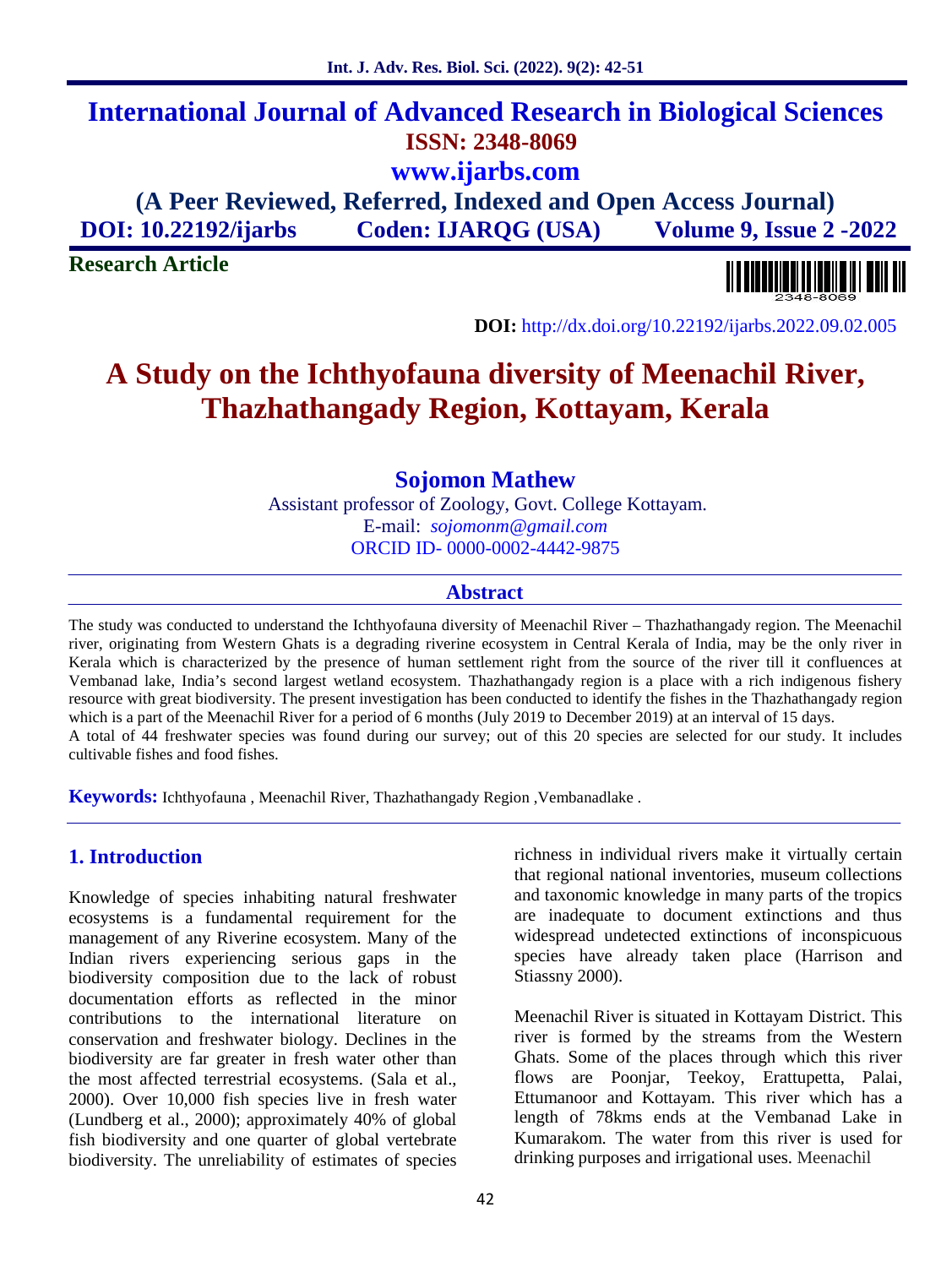river water enters the Vembanad Lake before reaching the sea and has a major share in shaping the water bodies in and around Kottayam towards western coast and the backwaters. During monsoon the river can be full or flooding the nearby low lying areas on many occasions. People who live near the river and its tributaries indeed are deeply concerned about the decline of the river's water retention capacity due to loss of tree cover, top soil loss and excessive legal and illegal sand mining and also the serious water pollution issues due to garbage disposal to the river all though the banks of the river. There is now acute shortage of water in summer. The mighty rain-fed river turns almost completely dry in summer.

It is clear that Meenachil River end at Vembanad Lake in Kumarakom. Vembanad Lake is a transitional ecotone lying parallel to the Arabian Sea and encompassing mangroves, mudflats, swamps and marshes. As these ecosystems provide a harsh environment, many species of fish have found them to be an ideal place for spawning, development and growth during their early life. Fishes are living components of water bodies and are important food resource and bio indicators of the environmental health and wealth of the waters in which they inhabit. Globally aquatic ecosystems and fish diversity are adversely affected due to increase in unwise anthropogenic activities. Decline in estuarine diversity as a result of overfishing, insufficient management practices and habitat degradation, which reduces the chances of its sustainability. Therefore, knowledge on the status and trends of backwater fisheries is the key to sound policy development, better decision making and responsible fisheries management. A study on the distribution and abundance of fish diversity was lacking in Illikkal region of Meenachil River.

Henceforth, in present investigation attempt has been made to identify finfishes.

A survey of fish varieties in Meenachil River conducted by a group of environmental experts indicated a slight decrease in the number of species in comparison to the previous year. The fish count conducted in earlier years had indicated a decline in different kinds of fish in the river. 2017 fish count was the 10th in the series of annual fish counts organized by the ATREE. The fish count conducted 2016 indicated a gradual reduction in species of fish in the lake. It noted a steady decline in carnivorous fishes and an increase in omnivorous fishes.Over exploitation, wrong practices as well as pollution have been cited as the major reasons for the decline in fish population.

Meenachil River, one of the major rivers of Kerala, originates from Araikunnumudi at an elevation of 1097 m. above MSL. Its watershed extend from 90 25' to 90 55' N latitudes and 760 20' to 760 55' E longitudes (Fig. 1). The river has a length of 78 km. Meenachil River Basin has an area of 1272 km2, falling within 57 panchayats and 3 municipal towns in Kottayam as well as in Vaikom, Kanjirappally, Meenachil and Changanacherry Taluks. The entire river basin falls within the district of Kottayam. The main municipalities such as Kottayam and Pala and Panchayats like Erattupetta, Bharananaganam, Kidangoor, Ayarkunnam, Kumaranallor, Aymanam, Thiruvarppu, Vijayapuram, Ettumannor, Thidanadu, Thalappalam, Meenachil and Mutholy are situated near the bank of the river. The river splits up into numerous inter-connecting water courses and finally joins the Vembanadlake through a series of criss crossing channels.



## **Fig.1** Map showing Meenachil river, Kottayam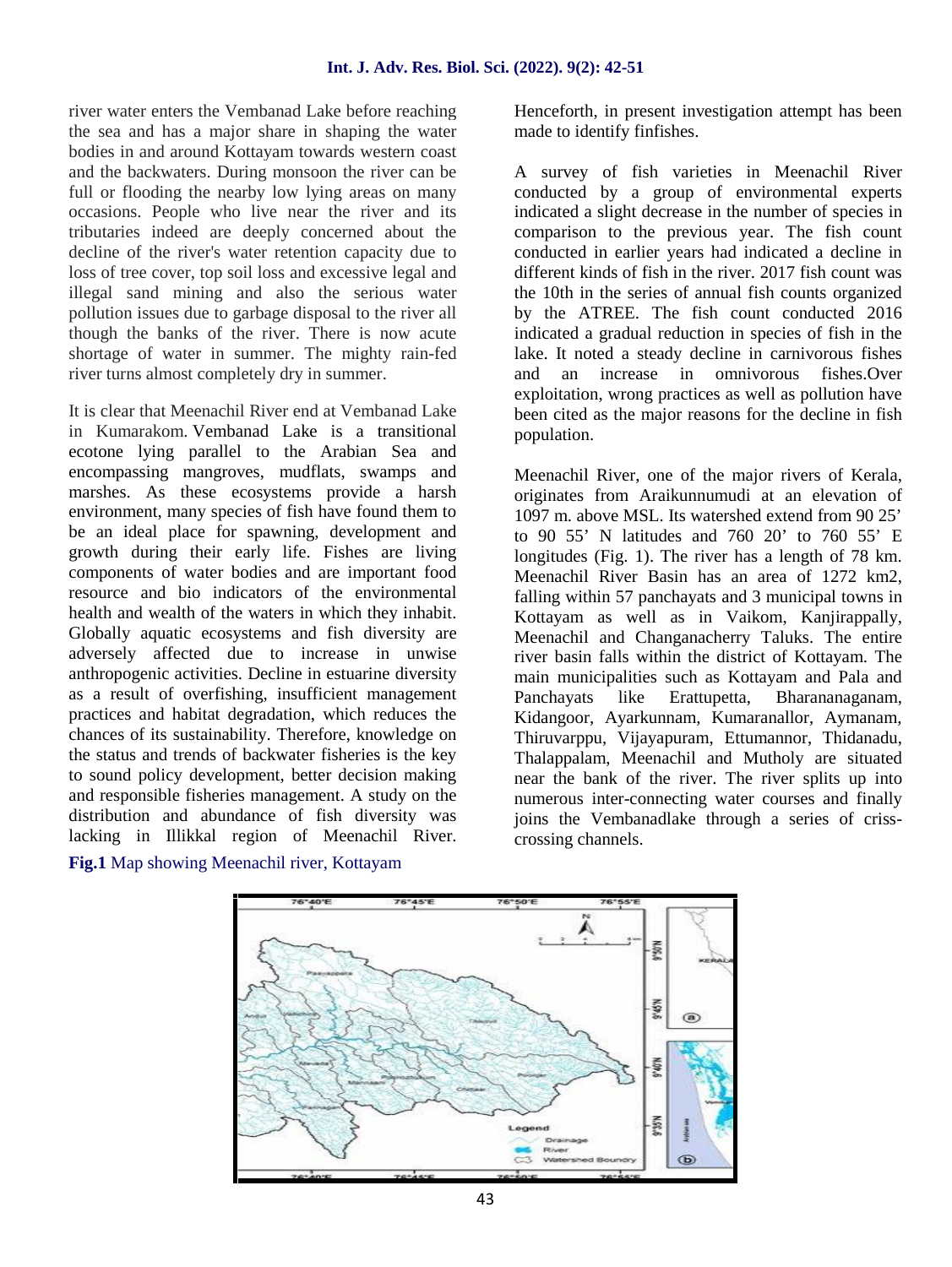# **2. Review of literature**

Kerala is a land of rivers which harbour a rich and diversified fish fauna characterized by many rare and endemic species. The Western Ghats are recognized as one of the 21 biodiversity hotspots of the world. Several workers have contributed to the knowledge about the fishes in Kerala. Dr.Francis day has done the pioneering studies about the fresh water fishes of Kerala in 1865; He published "fishes of Malabar". Sunder lalhora an eminent zoogeographer and ichphyologist made extensive surveys in different parts of India and named many f.ws pecies. Ajith et.al in 2001 studied f.w fish fauna and its distribution in kerala.Kurup B M, Radhakrishnan K V and Manojkumar T G published a study report on status of fishes inhabiting rivers of Kerala with special reference to endemism, threads and conservation measures.

We have et. al (2002) studied the bottom feeder carps and common carps their inter relationship and effect on polyculture. Pawar et.al (2002) studied ecthyo fauna of shiror reservoir And yadav (2004) studied fish diversity in Panch national park. Sarkar and pathak (2006) reported richness of seasonal fish species, diversity and habitat etc. In Ganga river proostiet. Al (2007) gave some new addition to fish fauna to kavala dew national park, a world heritage site in India. Sindey (2009), Biby et.al (2009); Rai (2009) and Jagpath (2009) studied the fish diversity of Ravra river. In India, the workers who made important contribution in the assessment of fish biodiversity in various water bodies like fish fauna of chalakudy River (Raghavan et.al, 2008)

Fish species identification is traditionally based on external morphological features. Yet in some cases morphological features are of limited value for identification and differentiation purposes even with whole specimen because they can show either considerable intraspecific variation or small differences between species. Furthermore; identification of early life stages (eggs and larvae) is even more complicated than adult individuals (Strauss and Bond, 1990). DNA based micro genomic identification methods offer an analytically powerful addition or even an alternative. Among the largest ongoing efforts to catalogue biodiversity are those predicated on DNA bar-coding (Ratnasingham and Hebert, 2007), which relies on sequencing and comparison of a standardized portion of the genome most often cytochrome c oxidase subunit 1 (COI) region of mtDNA (Hebert et al. 2003a)- for species delineation and identification. Mitochondrial genes such as Cyt b and 16S rRNA are common fish species identification markers that have been widely utilized in sea food control (Quinteiro et al. 1998; Sotelo et al. 2001 Santa Clara, 2006), and species delineation (Kochzius et al., 2003; Lemer et al., 2007).Molecular methods also reveal cryptic species indistinguishable by morphological characters (Semina and Polyakova, 2007). However such a molecular database is totally lacking in Indian rivers. The aim of this project is to increase our understanding of the biodiversity and processes generating it on one hand, and to produce information useful for delimiting management and conservation units, including possible identification of yet unknown (i.e. cryptic) species found in Meenachil river, on the other.

We lack robust data on the population status on the vast majority of rare or economically important fresh water species. For example even landing statistics for wild- caught river fish in Asia are in extremely short supply (FAO, 1999). It follows, therefore that we need additional surveys. There are no published works on the fish diversity of many rivers of Kerala. (Bijukumar et al., 2010) Notable studies on the freshwater fish fauna of Kerala was reviewed by Kurup et al., (2004). They confirmed the presence of 175 freshwater fishes from 41 west flowing and 3 east flowing river systems of Kerala (Kurup et al., 2004). These can be grouped under 106 ornamental and 67 food fishes. The biodiversity status of these fishes was assessed according to IUCN criteria. The results showed that populations of the majority of fish species showed drastic reduction over the past five decades. Thirtythree fish species were found to be endemic to the rivers of Kerala. The distributions of the species were found to vary within and between the river systems and some of the species exhibited a high degree of habitat specificity.

The diversity and abundance of the species generally showed an inverse relationship with altitude. The serious threats faced by the freshwater fishes of Kerala are mostly in the form of human interventions and habitat alterations. Conservation plans have to be immediately implemented for the protection and preservation of the unique and rare fish biodiversity of Kerala. However, new species are still being described from this region (Abraham, 2011; Baby et al. 2011; Plamoottil et al., 2013, 2014a, b). Apart from new descriptions, several taxonomic changes have taken place including both synonymization of species, as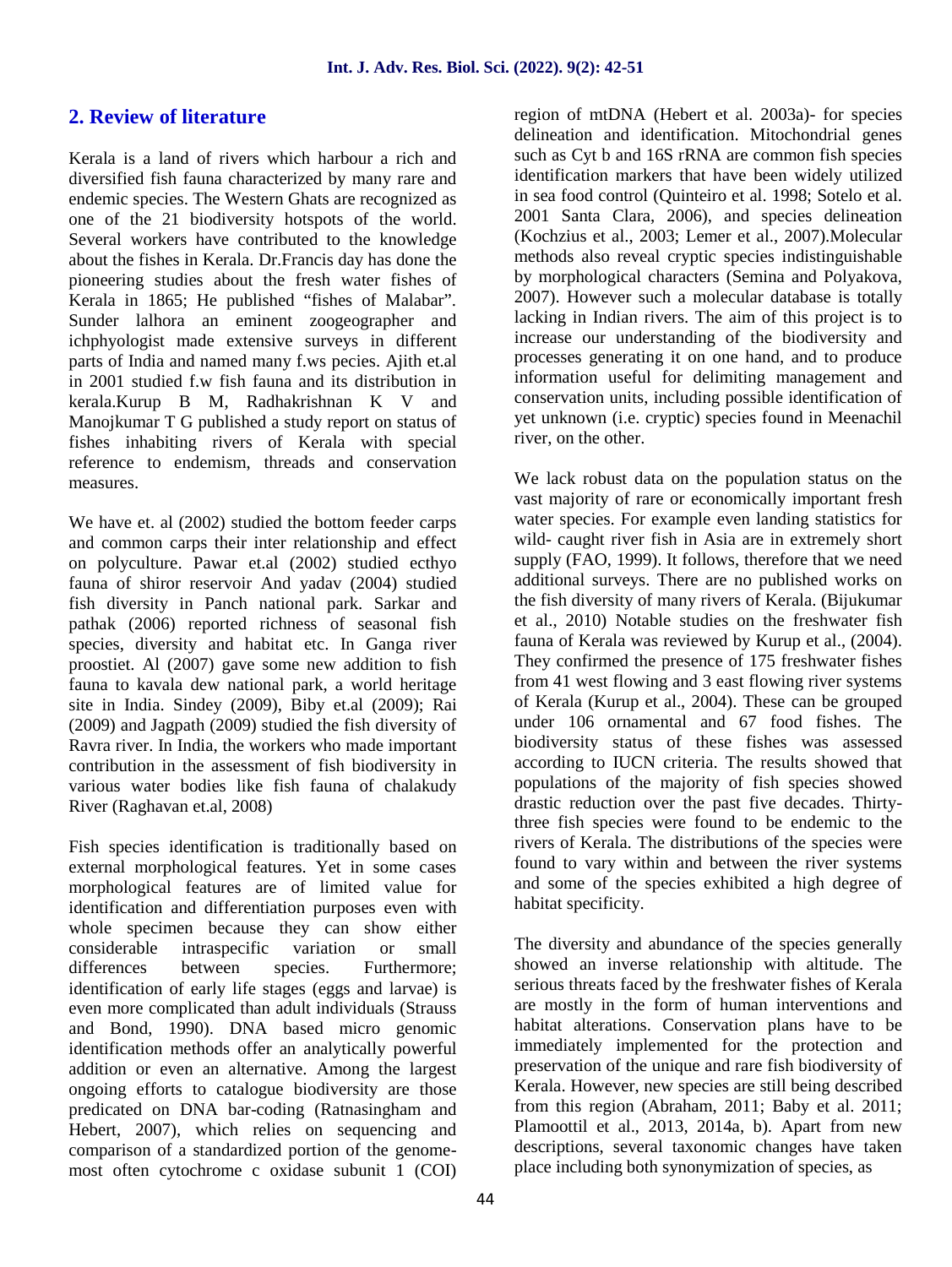well as resurrection from synonymy (Dahanukar and Raghavan, 2013). A data base on fish biodiversity is essential as a decision making tool for conservation and management of fish germplasm, declaration of part of the rivers as aquatic sanctuaries, protection and preservation of endangered species and mitigation of anthropogenic activities so as to fulfil India's obligations under conventions on biological diversity with special reference to Articles 6 and 8 of UNEP (1992). Even though some notable surveys were conducted on the major rivers of Kerala, like Pamba, Manimala and Achancovil (Thomas and George, 2010), only a very few attempts were made to document the fish diversity of dying rivers like Meenachil, in Kerala, which is in need of immediate restoration measures.

# **3. Methodology**

Fishes were collected using a variety of active and passive gears such as scoop nets, drag nets, cast nets, gill nets and specially designed and fabricated net made of mosquito nets.

The best way to collect fish for scientific study is to catch them alive using fishing nets, traps or other similar devices, except poisoning with toxic chemicals or dynamiting. Gill nets and cast nets are predominantly used. Fish have different ecological preferences and inhabit waters best suited to them. Many environmental factors influence where a certain species will predominate.

The fishes were collected from Kumarakom region of Meenachil River with the help of local fishermen using different types of nets like gill net, cast net; drag net, for a period of five months (September 2019 to January 2020) at an interval of 15 days.

The collected fishes with known identity were released back into the river after counting and photography. The other species were preserved in 10% formalin for further taxonomic studies.

The fishes were caught by cast nets (8 muzham) and gill nets (2-2.5 cm mesh size). Drag nets, sweeping nets, towing nets and bag nets were also employed for suitable places like stagnant water. The cast nets were operated 10 times, covering a distance of about 200m in the sampling area. The number of fish species collected during each sampling was recorded. Before beginning the cast net operations, the gill net was set across the river. Morphological and morphometric

identification of fish species were done according to the fish identification manual by Day  $(1875 - 78)$ ; 1889).

The collected fishes were released into the river after counting and photography. Minimum numbers of specimens were retained for the purpose of identification.

# **4. Observations and Results**

Fishes are the keystone species which determine the distribution as well as an abundance of others organisms in the ecosystem they represent and are good indicators of the water quality and health of the ecosystem. Kerala is the land of rivers, harboring a rich and diversified fish fauna with many rare and endemic fish species. World conservation monitoring center has identified Western Ghats as one of the important freshwater biodiversity hotspots. Data base on fish diversity is very essential as a decision making tool. The six months spanned study resulted in the collection of 15 species of fishes under 9 families, 6 orders. The finding on the vast occurrence of exotic and culture species like *Catla catla, Labeo rohita* etc., over the years in a fish diversity hotspot is critical in concern, since the river harbor many endemic and threatened fish species that have small population size and greater chances of getting endangered. An urgent need has therefore arisen to tools in to the possible impacts that the exotic fish species may have on the native fish fauna. Due to the same habitat preference, finally there will be competition for food, place, etc.

The fishes of Meenachil River Thazhathangady Region are subjected to severe overfishing leading to killing of spawned fish population. Over exploitation of fishery resources due to its extraordinary economic value has been a causative factor exacerbating the vulnerability of the population in different ecosystem. Owing to ever increasing demand of fish as food, the aquatic ecosystems are under constant pressure which leads to the depletion fish fauna.

The following is the list of fishes collected from Meenachil River Thazhathangady Region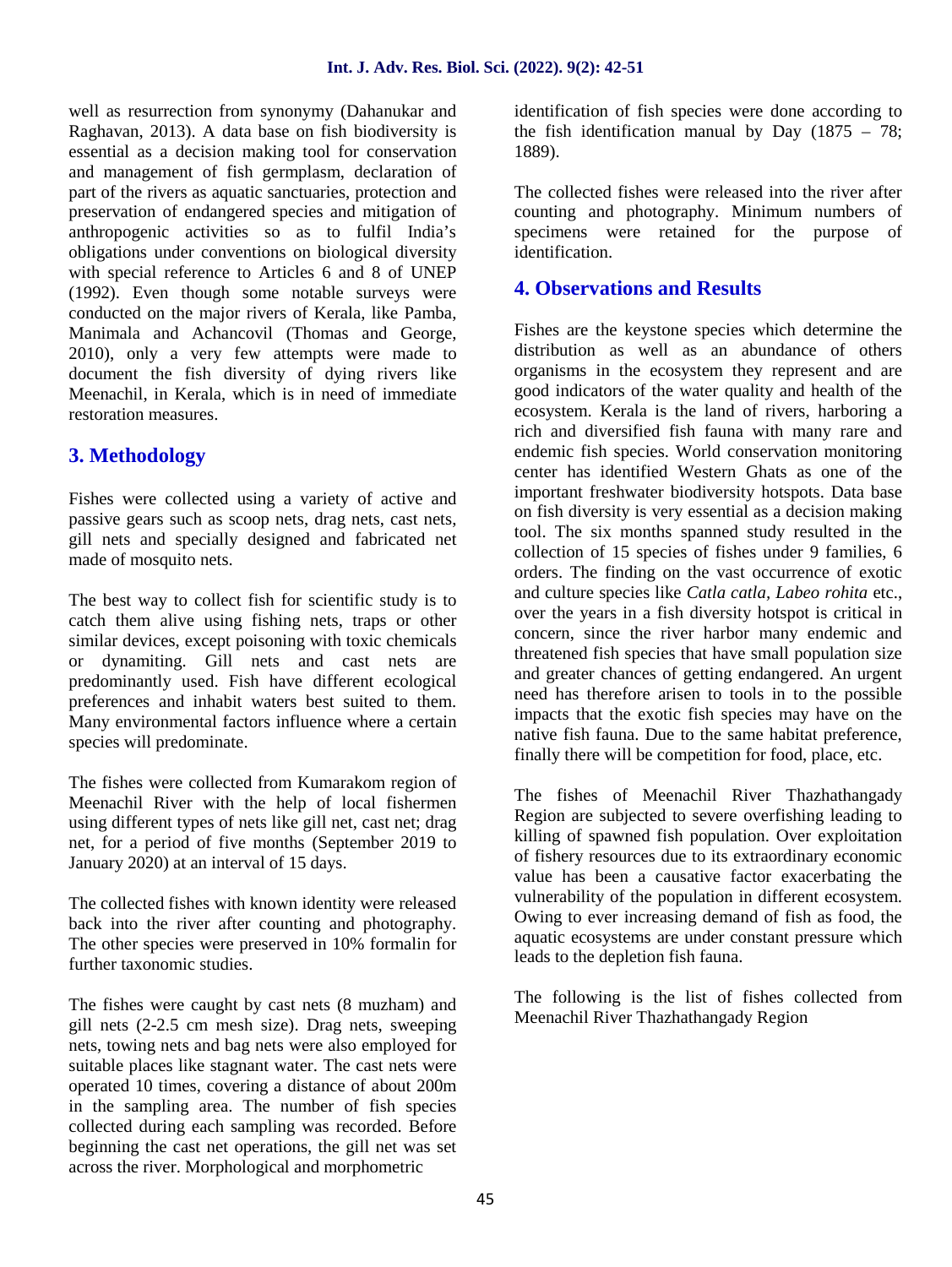| Sl.No.         | Common name           | Scientific name                   | Family           | Average no. of<br>fishes observed |
|----------------|-----------------------|-----------------------------------|------------------|-----------------------------------|
| 1              | Catla                 | Catla catla                       | Cyprinidae       | 25                                |
| $\overline{2}$ | Rohu                  | Labeo rohita                      | Cyprinidae       | 28                                |
| 3              | Pearl spot            | Etroplus suratensis               | Cichlidae        | 35                                |
| 4              | Orange chromide       | Etroplus maculatus                | Cichlidae        | 44                                |
| 5              | Black line rasbora    | Rasbora daniconius                | Cyprinidae       | 26                                |
| 6              | Helicopter catfish    | Wallago attu                      | Siluridae        | 14                                |
| 7              | <b>Blackspot</b> barb | Dawkinsia filamentosa             | Cyprinidae       | 11                                |
| 8              | Needle fish           | Belonidae<br>Xenentodon cancila   |                  | 13                                |
| 9              | Olive barb            | Puntius sarana                    | Cyprinidae       | 16                                |
| 10             | Mahecola barb         | Puntius mahecola                  | Cyprinidae       | 24                                |
| 11             | Malabar labeo         | Labeo dussumieri                  | Cyprinidae       | 35                                |
| 12             | Tilapia               | <b>Oreochromis</b><br>mossambicus | Cichlidae        | 43                                |
| 13             | Stinging catfish      | Heteropneustes fossilis           | Heteropneustidae | 25                                |
| 14             | Yellow catfish        | Horabagrus brachysoma             | Bagridae         | 27                                |
| 15             | Climbing perch        | Anabas testudineus                | Anabantidae      | 23                                |
| 16             | Snake head            | Channa striatus                   | Channidae        | 21                                |
| 17             | River eel             | Anguilla bengalensis              | Anguillidae      | 16                                |
| 18             | Cat fish              | Clarias batrachus                 | Claridae         | 17                                |
| 19             | Sucker fish           | Garra mullya                      | Cyprinidae       | 10                                |
| 20             | Dwarf pufferfish      | Carinotetraodon<br>travancoricus  | Tetraodontidae   | 9                                 |

|  | Table: 1 (Fishes caught during the period $01/06/2019$ to $31/12/2019$ ) |  |
|--|--------------------------------------------------------------------------|--|

## **5. Discussion and Conclusion**

The fish fauna of Meenachil River is very unique and diverse. Out of the 44 freshwater species identified in our survey; 20 species is used for our study. Fishes are the keystone species which determine the distribution as well as an abundance of other organisms in the ecosystems they represent and are good indicators of the water quality and health of the ecosystem. The capture fisheries in the rivers, lakes, channels, flood plain water bodies, tanks and ponds, were always the rural livelihoods and food security base. Considering the extent to which small indigenous species of freshwater fish play a role in providing nutrition to the rural poor and in maintaining biodiversity, it is important to consider promoting sustainable use of small indigenous species in both capture and culture fishery systems. Though the Indian major carps and other exotic carps would have gone up in production and found its way to distant markets, the indigenous variety remained the income source of traditional fishers in the rural area mainly catering to subsistence, or local markets. It is, however, important to locate<br>these efforts within specific cultural and these efforts within specific cultural and socioeconomic contexts, looking also at critical issues

of ownership and access rights over water bodies, and to formulate relevant strategies, as appropriate. If such factors are taken into consideration, the objectives of nutritional security, promotion of employment and conservation of biodiversity can be better met especially in some of the most disadvantaged areas of rain fed agriculture area, showing poor human development indicators. Studies on fish diversity of Meenachil River, showed abundance of Tilapia and Orange chromide population. The alien invasive species are the major threat to biodiversity conservation and second major cause of extinction of native and endemic species around the world. Non native fish are introduced around the world mainly for improving fisheries, sport, ornamental fish trade and for bio control of mosquito. Introduced fish frequently alter the aquatic ecology by changing water quality and also cause the extinction of native fish by predation and resource competition. Loss of in stream vegetation, sand and gravel in the river bed not only affect the feeding and hiding grounds of fishes and other freshwater animals but also induce spawning disorders to phytophilic and psammophilic fishes in the aquatic environment. The fishes of Meenachil River are subjected to severe overfishing leading to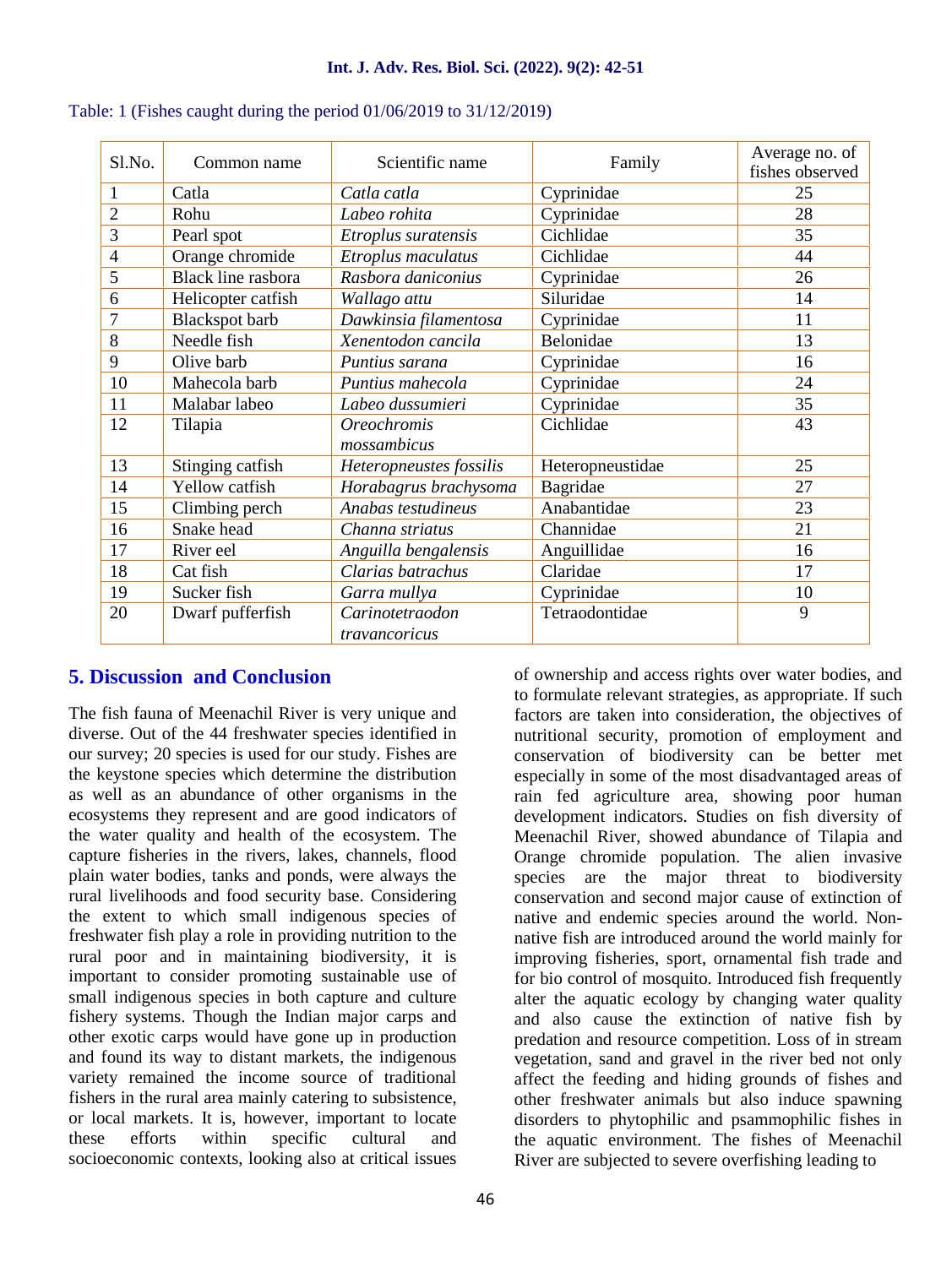killing of spawner fish population. Over exploitation of fishery resources due to its extra ordinary economic value has been a causative factor exacerbating the vulnerability of the population in different ecosystems. Owing to ever increasing demand of fish as food, the aquatic ecosystems are under constant pressure which leads to the depletion fish fauna

The fish fauna of Pampa River is very unique and diverse. Twenty six species of fishes were identified in the exploited fishery of Pamba River The fish fauna of Pampa River is very unique and diverse. Twenty six species of fishes were identified in the exploited fishery of Pamba Ri.

The present study shows that the rivers and streams of Kerala have exceptional fish biodiversity with a high degree of endemism due to the presence of many rare and localized forms. These areas are conspicuous among the biodiversity hotspot of the world and therefore call for protection and preservation as bio reserves long term management plans are needed to conserve and preserve this treasury of fish germplasam. The present study also revealed that the

Table: 2. No. of fishes observed family wise.

physical habitat variables play a leading role in the distribution of fishes in rivers and the habitat alteration brought about in various rivers contribute significantly to the endangerment of freshwaters in the river of Kerala.

The aquatic biodiversity of the world is getting depleted alarmingly as a result of various factors like habitat loss, pollution, introduction of exotic species, overexploitation and other anthropogenic activities. The diversity of fish in Meenachil River Thazhathangady Region are excellent indicators of water quality. It is very necessary to maintain the diversity of fish and thereby maintaining the biodiversity. Several measures can be taken to preserve our biodiversity, which includes prevention of harvesting during the spawning period, devoid of harvesting juveniles, educate locals about the life cycle of freshwater fish and the negative impacts of pollution with sewage, fertilizers, pesticides and other chemicals as anthropogenic activities have also led to the degradation of Meenachil River at faster pace. Hence conservation and management strategy is needed to conserve this important ecosystem.

| Sl.No          | Fish family      | No. of fishes observed |
|----------------|------------------|------------------------|
|                | Cyprinidae       | 175                    |
| 2              | Cichlidae        | 122                    |
| 3              | Siluridae        | 14                     |
| $\overline{4}$ | Belonidae        | 13                     |
| 5              | Heteropneustidae | 25                     |
| 6              | Bagridae         | 27                     |
| 7              | Anabantidae      | 23                     |
| 8              | Channidae        | 21                     |
| 9              | Anguillidae      | 16                     |
| 10             | Claridae         | 17                     |
| 11             | Tetraodontidae   | 9                      |

Table: 3. Percentage of fishes observed family wise.

| Sl. no         | Fish family      | Percentage of   |  |
|----------------|------------------|-----------------|--|
|                |                  | observation (%) |  |
|                | Cyprinidae       | 37.9            |  |
| $\overline{2}$ | Cichlidae        | 26.4            |  |
| 3              | Siluridae        | 3.03            |  |
| 4              | Belonidae        | 2.8             |  |
| 5              | Heteropneustidae | 5.4             |  |
| 6              | Bagridae         | 5.8             |  |
| 7              | Anabantidae      | 5               |  |
| 8              | Channidae        | 4.5             |  |
| 9              | Anguillidae      | 3.5             |  |
| 10             | Claridae         | 3.7             |  |
| 11             | Tetraodontidae   | 1.9             |  |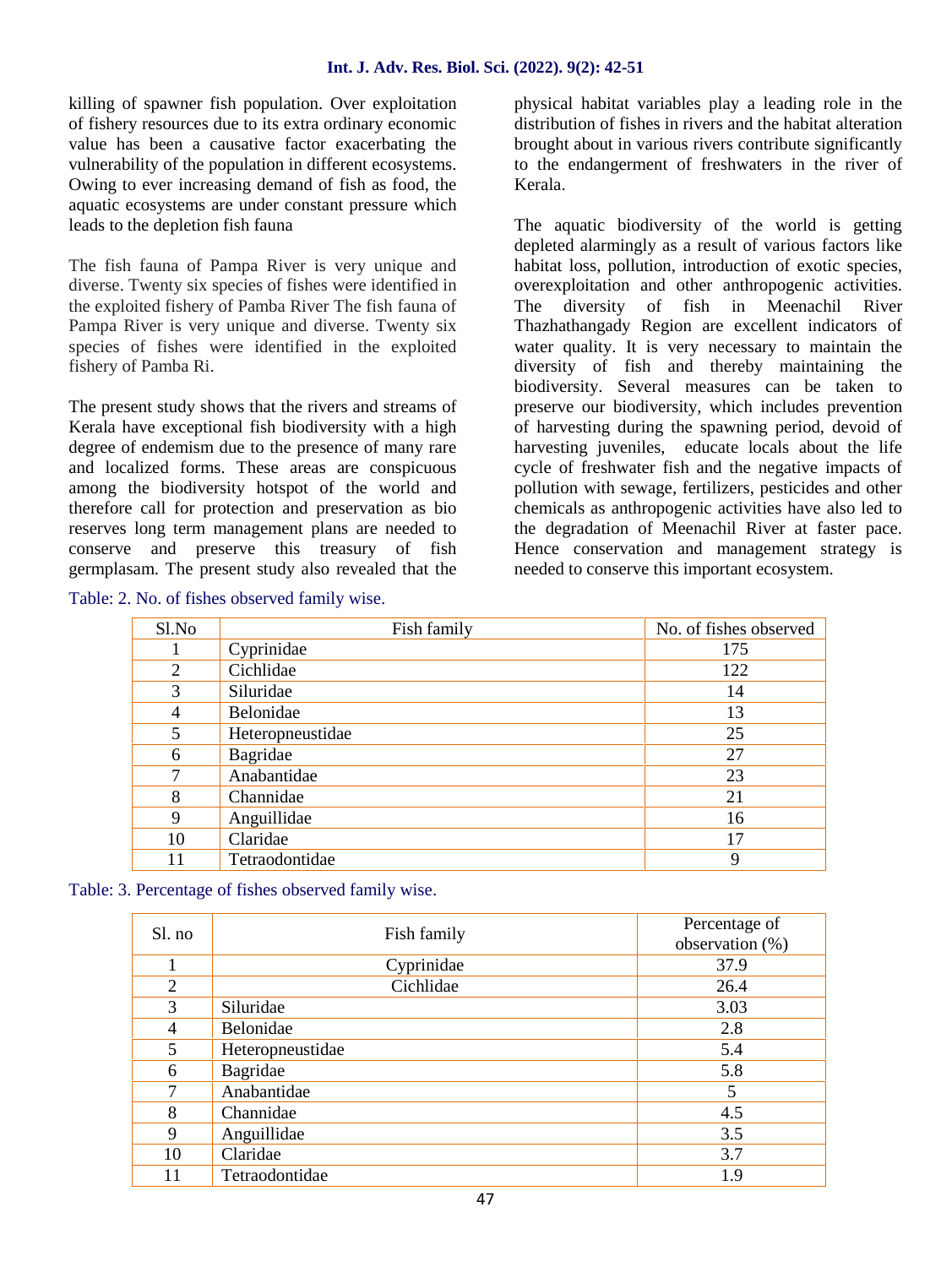

Pie diagram showing percentage of fishes observed

From the pie diagram, it is clear that fishes of the Cyprinidae Family dominates in the Thazhathangady Region of the Meenachil River. Tetraodontidae family contributes least number of fishes which is not shown in the diagram because of the enormous decrease in percentage.

Table No.4. Monthly observation of fishes.

|                  | Months         |                |                |                |                |                |       |
|------------------|----------------|----------------|----------------|----------------|----------------|----------------|-------|
| Fish family      | July 2019      | August 2019    | September 2019 | October 2019   | November 2019  | December 2019  | Total |
| Cyprinidae       | 37             | 34             | 33             | 29             | 25             | 17             | 175   |
| Cichlidae        | 24             | 23             | 22             | 21             | 17             | 15             | 122   |
| Siluridae        | 5              | 3              | 3              | 1              | ı.             |                | 14    |
| Belonidae        | $\overline{4}$ | 3              | $\overline{2}$ | $\overline{2}$ | 1              |                | 13    |
| Heteropneustidae | 8              | 5              | $\overline{4}$ | 3              | 3              | $\overline{2}$ | 25    |
| Bagridae         | $\overline{7}$ | 6              | 5              | $\overline{3}$ | $\overline{4}$ | $\overline{2}$ | 27    |
| Anabantidae      | 8              | 5              | $\overline{4}$ | $\overline{3}$ | $\overline{2}$ |                | 23    |
| Channidae        | 6              | $\overline{4}$ | $\overline{4}$ | 3              | $\overline{2}$ | $\overline{2}$ | 21    |
| Anguillidae      | 6              | 3              | $\overline{2}$ | $\overline{2}$ | $\overline{2}$ |                | 16    |
| Claridae         | 6              | 3              | 3              | 3              | $\overline{2}$ | $\overline{0}$ | 17    |
| Tetraodontidae   | 4              | $\overline{2}$ | 1              | $\mathbf{1}$   | $\mathbf{1}$   | $\mathbf{0}$   | 9     |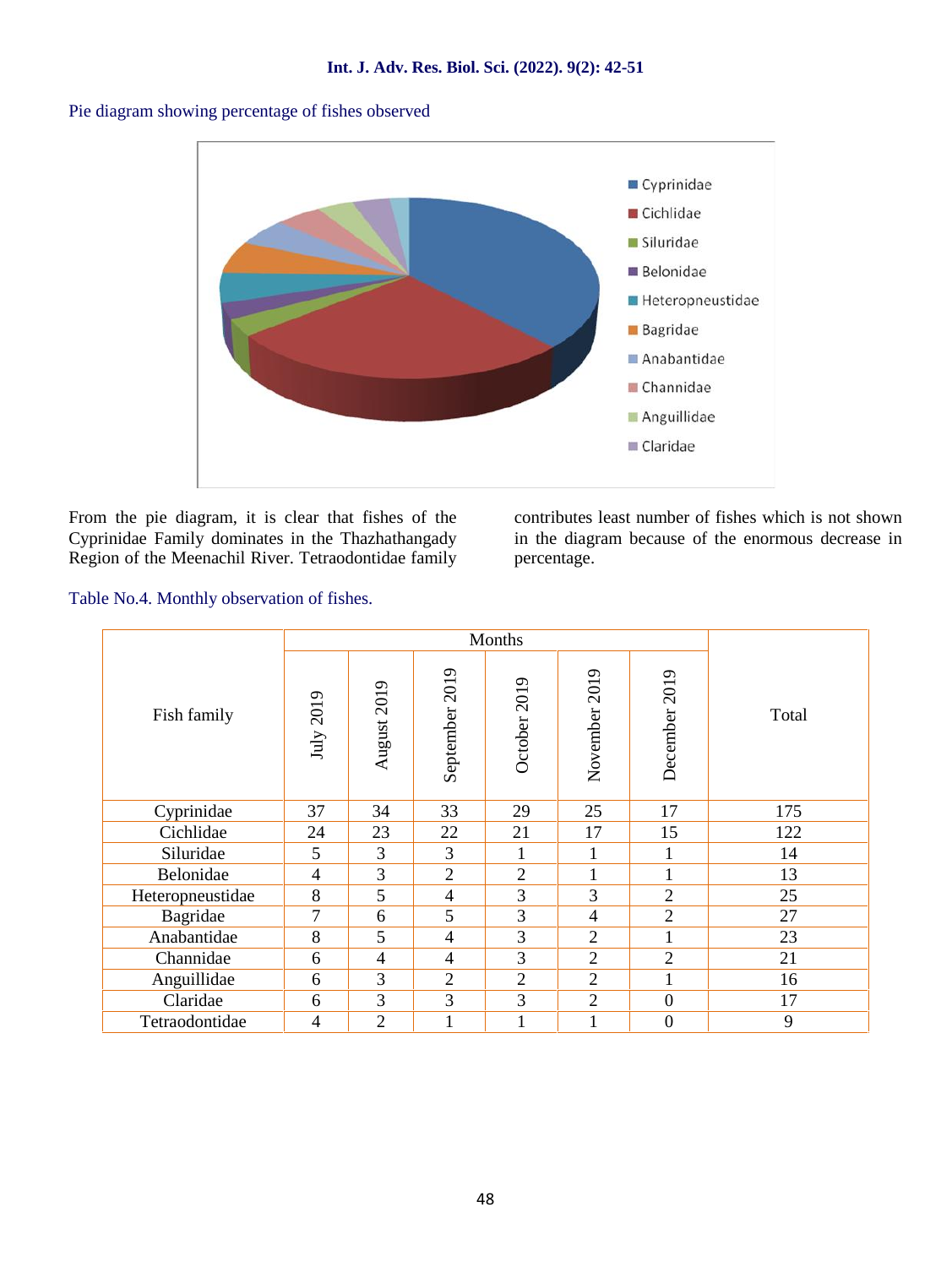



From the Bar diagram, it is clear that more number of fishes caught during the month of July. There is a decline in fishes from the month of July onwards. Least number of fishes is collected during December.

Meenachil River is becoming extinct in a slow rate. Present study reveals different aspects of the river basin for conservation and sustainable utilization of the river ecosystem. The solid and liquid wastes from different sources such as the basin townships are polluting the river.

The aquatic biodiversity of the world is getting depleted alarmingly as a result of various factors like habitat loss, pollution, introduction of exotic species, overexploitation and other anthropogenic activities. The loss is severe in freshwater ecosystem and accounts for 0.1% of hydrosphere, but harbour 40% of the fish species so far recorded. Hence a thorough survey of the aquatic ecosystems and a national fish inventory would help to make a database. The diversity of fish in Thazhathangady region of Meenachil River is excellent indicators of water quality. Hence, conservation and management strategy is needed to conserve this important ecosystem.

Further study in this field will be very effective if the different regions of Meenachil river is considered with all monthes of observation . The effect of pollution on the fish biodiversity of this river can also be considered for study.

## **Acknowledgments**

The authors are thankful to the P.G and Research Department of Zoology, NSS Hindu College, Chenganacherry for providing technical support for the completion of the article.

#### **References**

- Abraham, R.K., Kelkar, N. and Kumar, A.B. 2011. Freshwater fish fauna of the Ashambu Hills landscape, Southern Western Ghats, India, with notes on some range extensions. *Journal of Threatened Taxa3*: 1585-1593
- Ajaykumar, B. 2003. The impact of land deterioration on the watershed health – a study on the physical components of the catchment area of the Vazhikadavu Dam of Meenachil River. *Proceedings of the national seminar on river conservation and management*, Thrissur organized by Limnological Association of Kerala: 31-41
- Aliabadian M, Kaboli M, Nijman V, Vences, M (2009) Molecular identification of birds: performance of distance-based DNA barcoding in three genes to delimit parapatric species. PLOS One,  $4(1)$ : e4119. doc10.1371/journal.pone.0004119.
- Biju C.R., Thomas R. & Ajithkumar C.R., 1999. *Fishes of Parambikulam Wildlife Sanctuary*, Palakkad District, Kerala. J. Bombay. Nat. Hist. Soc. 96(1): 82-87.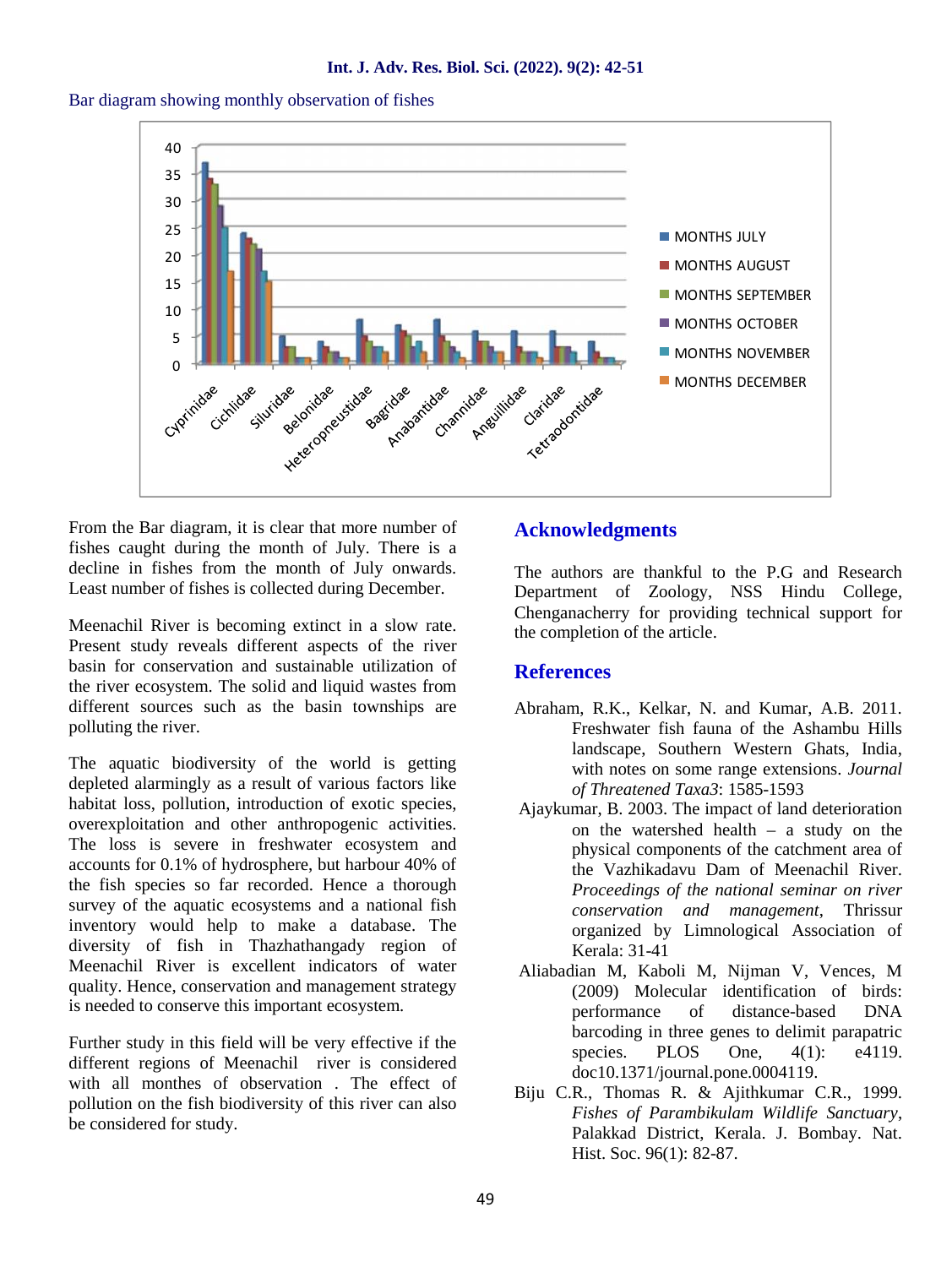- BijukumarA (2000).*Exotic fishes and freshwater fish diversity*, Zoo's print J 2000; 15 (11): 363- 367.
- Clark, R. & King, J. (2004). T*he Water Atlas: Mapping the World's Most Critical Resource.* Earthscan/James & James, London, U.K.
- Clesceri L.S., Greenberg, A.E. & Trussell, R.R. (1989). *Standard methods for the examination of water and waste water*, 17th edition. APHA-AWWAWPCF, USA.
- Dahanukar, N., R. Raghavan, A. Ali, R. Abraham & C.P. Shaji (2011). *The status and distribution of freshwater fishes of the Western Ghats*, pp. 21–48.
- Molur, S., K.G. Smith, B.A. Daniel & W.R.T. Darwall (compilers). The Status of Freshwater Biodiversity 77 in the Western Ghats, India. *International Union for Conservation of Nature (IUCN) Gland, Switzerland & Zoo Outreach Organization (ZOO) Coimbatore*, India, 116pp.
- Das SK, Chakrabarty D (2007). The use of fish community structure as a measure of ecological degradation: a case study in two rivers of India, ; 90:188-196.
- Day Francis (1978) Collection of Indian fishes. Bulletin of the British museum (Natural History), Historical series. 5(1):1-189.
- Dwivedi G (2011). Revisiting important water conflicts in Kerala. Forum for
- Policy dialogue on water conflicts in India, Society for promoting participative Ecosystem Management (SOPPECOM), Maharashtra, India.
- Eschmeyer, W.N. (2004.), Catalog of fishes. Updated database version of January 2004. Catalog databases as made available to Fish Base in January 2004.
- Ficetola GF, Miaud C, Pompanon F, Taberlet P (2008) Species detection using environmental DNA from water samples. Biology Letters, 4, 423–425.
- Froese R, Pauly D (2012) Fish base. World Wide Web electronic publication. www.fishbase.org, version ; ( 08/2012).
- Harrison, i. j. & Stiassny, m. l. j. (1999). The quiet crisis. A preliminary listing of the freshwater fishes of the world that are extinct or 'missing in action'. In Extinctions in Near Time(ed. R. D. E. MacPhee), pp. 271–331. Kluwer Academic/Plenum Publishers, New York, U.S.A.
- Hebert PDN, deWaard JR, Landry JF (2009) DNA barcodes for 1/1000 of the animal kingdom. Biology Letters 6: 359–362. doi: 10.1098/rsbl.2009.0848
- Jackson,*et al*.(2001). Water in a changing world. Ecological Applications 11, 1027–1045.
- Jayaram K.C. (1981). Fresh water fishes of India handbook. *Zoological survey of India. Culcutta.*
- Jurado-Rivera JA, Vogler AP, Reid CAM, Petitpierre E, Gome Zurita J (2009) DNA barcoding insect-host plant associations. *Proceedings of the Royal Society B: Biological Sciences,* 276(1567), 639–648.
- Kankare M, Stefanescu C, Van Houhuys S, Shaw MR (2005)Molecular phylogeny of Cotesia Cameron. Parasitoids associated with Melitaeini butterflies (Insecta: Lepidoptera: Nymphalidae: Melitaeini). *Journal of the Linnean Society*, 86, 45–65.
- King RA, Tibble AL, Symondson WOc (2008) Opening a can of worms: unprecedented sympatric cryptic diversity within British lumbricid earthworms. *Molecular Ecology*, 17, 4684–4698.
- Kochzius M (2009) Trends in fishery genetics. In: Beamish RJ, Rothschild BJ, editors. The future of fisheries science in North America. *Dordrecht, The Netherlands: Fish & Fisheries Series* 31, Springer. pp. 453–493.
- Kottelat, m. & Whitten, t. (1996). Freshwater biodiversity in Asia with special reference to fish. *World Bank Technical Paper*343, 1–59.
- Kuhlmann M, Else GR, Dawson A, Quicke DLj (2007) Molecular, bio geographical and phenological evidence for the existence of three western European sibling species in the *Colletes succinctus* group (Hymenoptera: Apidae). *Organisms, Diversity and Evolution*, 7 155–165.,
- Kurup B.M.( 1994). An account on threatened fishes of river systems flowing through Kerala. In Proc. Nat. Sem. Endangered Fish India. pp. 129-140.
- Lundberg, (2000). So many fishes, so little time: an overview of recent ichthyological discovery in continental waters. Annals of the Missouri Botanical Gardens 87, 26–62.
- Menon A.G.K. (1993). Rare and endangered fishes of Malabar, Seminar on the conservation of endangered fauna of Malabar paper 1, Abstracts, p. 1.NBFGR 1998. Conservation assessment and management plan C.A.M.P